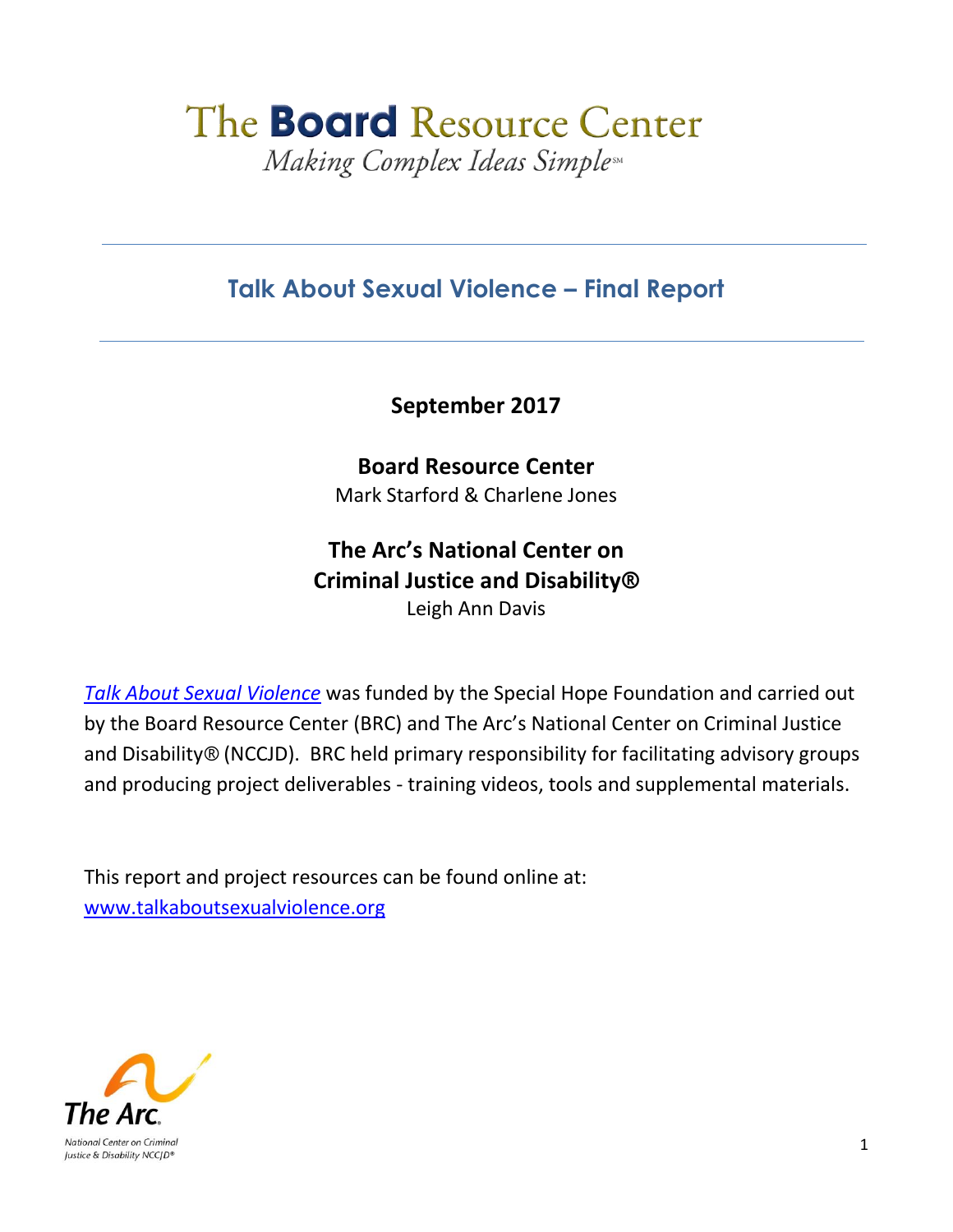### **Board Resource Center**

Since 1994, BRC has addressed educational and training needs for individuals and organizations that foster leadership, self-determination, and community inclusion. Focus areas include person-centered strategies and multi-media plain language products that increase informed decision-making, engagement in public policy making and advocacy. BRC makes products and training available and accessible to a broad range of audiences. More about our work is available online: [www.brcenter.org.](http://www.brcenter.org/)

Please direct comments to: BRC Post Office Box 601477 Sacramento, CA 95860 [info@brcenter.org](mailto:info@brcenter.org)

#### **The Arc's National Center on Criminal Justice and Disability®**

NCCJD® is a national clearinghouse for information and training that focuses on assisting people with intellectual and developmental disabilities (I/DD) who are victims, witnesses and suspects or offenders. Established in 2014, NCCJD partners with a broad spectrum of criminal justice professionals to create safer lives for people with I/DD who become involved in the criminal justice system. Our mission is to build strong, continual capacity of the criminal justice and disability services system to respond to gaps in existing services for people with disabilities, focusing on people with I/DD who remain a hidden population within the criminal justice system.

More about NCCJD's work, including our signature Pathways to Justice® training is available online: [www.thearc.org/NCCJD](http://www.thearc.org/NCCJD) and [www.nccjdpathwaystojustice.org](http://www.nccjdpathwaystojustice.org/)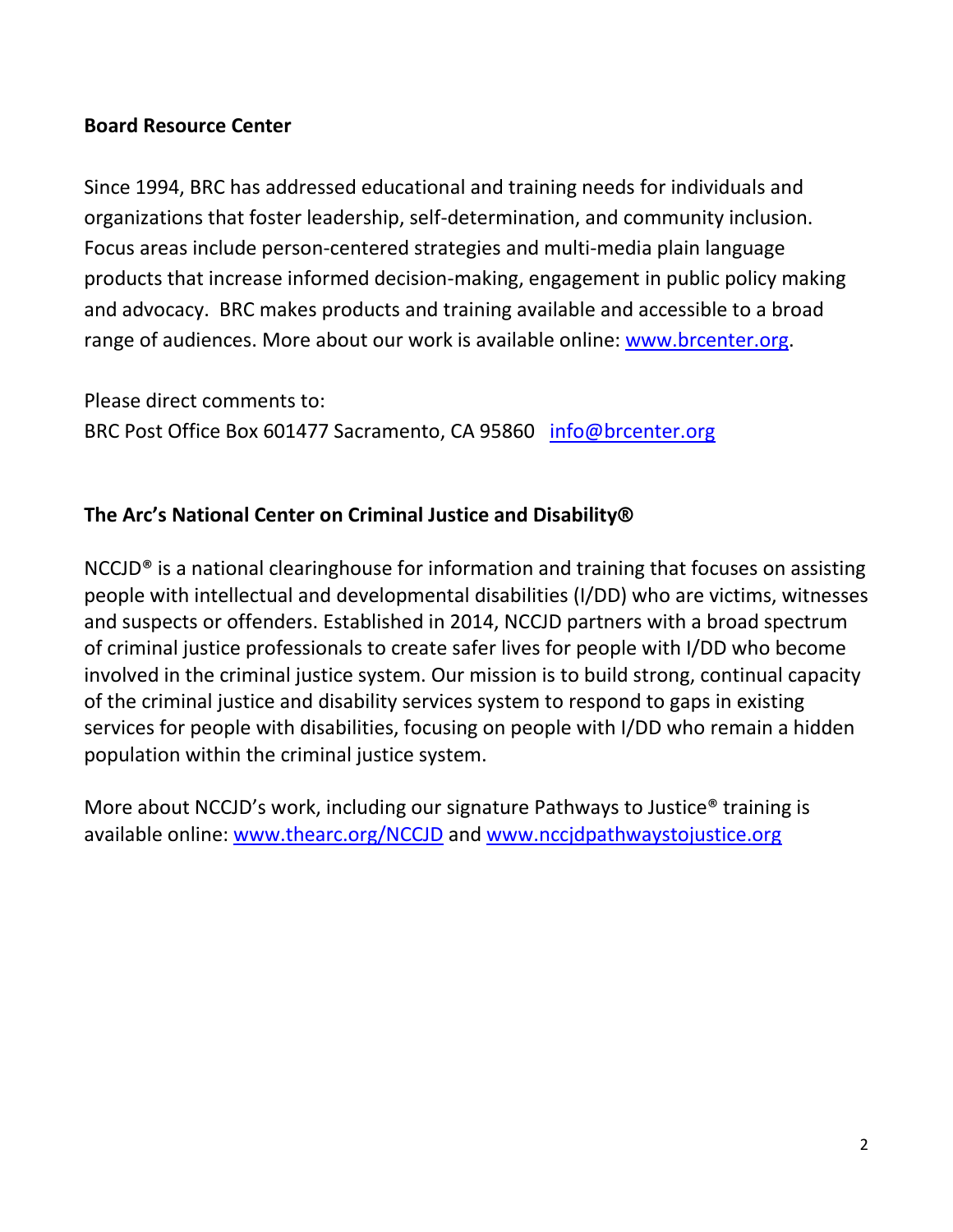### **A Personal Story**

### Kecia Weller



As a self and peer advocate who sits on boards and councils, I represent my community. I help advise on public policies that improve our lives. Most important, I want to help people with disabilities break through the fears and barriers that abuse brings.

My story is this. I met this man at a self-advocacy meeting and we had very similar hobbies. I invited him to my house to play chess. As soon as he entered my house, he started to kiss me and dragged me toward the couch where he proceeded to rape me. I called the police to report the rape and they investigated by interviewing this man who lied - telling them I wanted to have sex with him. I absolutely didn't want to have any sexual contact with him whatsoever. I also called my service agency for help and reported the rape to my case manager. She filled out a Special Incident Report, but did nothing to assist me with how to cope.

The system had totally failed me. As a result, I sank into a deep depression. It was only through years of specialized therapy that I can speak of the rape incident now. Today I am a sexual assault awareness and prevention advocate who helps others rise from abusive situations and become stronger, like I am.

I feel strongly that all of us have to be educated and have trusted friends who will help us have the courage to report people who take advantage of us. No one with disabilities should have to deal with sexual violence or abuse.\*

Let's work together to stop this epidemic!

\*See **End Notes** for sources that describe use of terms "sexual abuse and "sexual assault"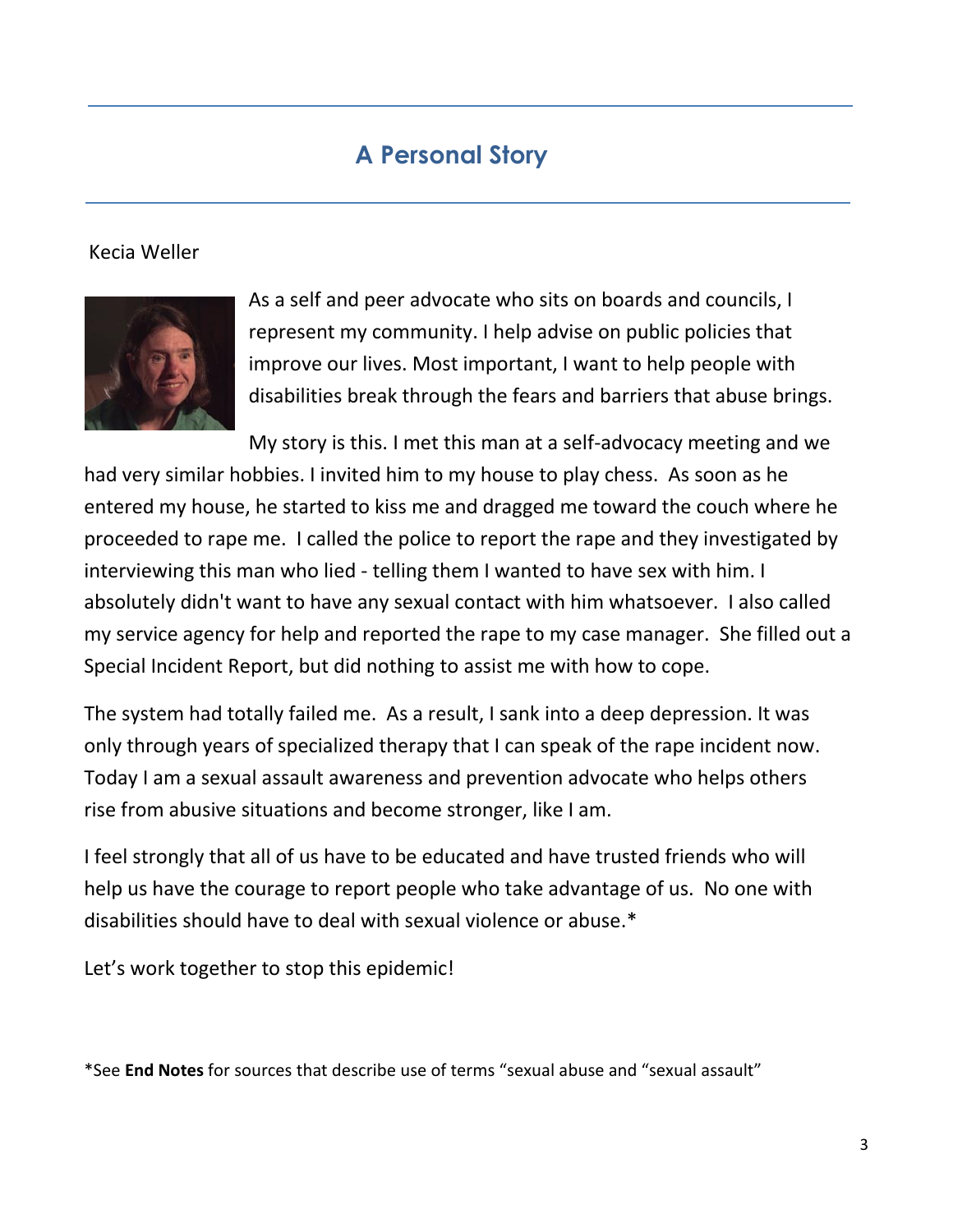### **Background**

#### **Need**

Nationally, 1 in 5 women are sexually assaulted. However, women and girls with intellectual or developmental disabilities are four to ten times more likely to face sexual assault, with nearly 90 percent experiencing sexual assault during their lifetime. According to recent data from the Bureau of Justice Statistics, the rate of violent victimization (defined as rape or sexual assault) of people with disabilities is more than three times higher than the rate for people without disabilities.



The National Center for Victims of Crime, 2015

Studies show that learned reliance on caregivers and authority figures, as well as confusion about what sexual assault is, allows this trend to continue. Sexual assault is often not reported because women with intellectual or developmental disabilities may not have a safe person to turn to for help.

With greater awareness of the prevalence of abuse and low health literacy, health care professionals can use effective communication strategies to offer a protected place where women with intellectual or developmental disabilities can talk openly about sexual assault.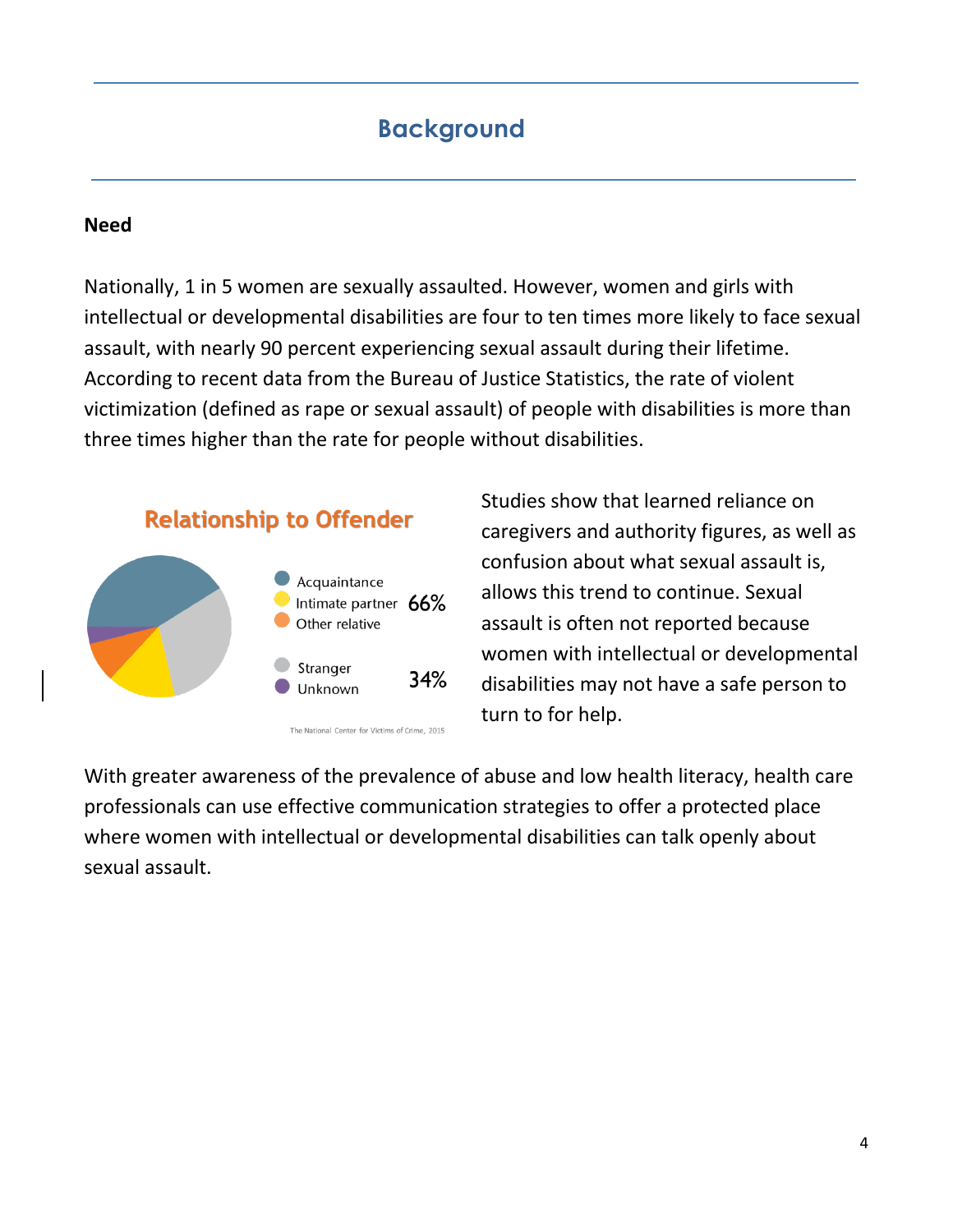### **Impact on Healthcare Delivery**

Health care professionals who provide direct service and care to patients have unique opportunities to prevent or stop sexual assault. However, many professionals have not had experience talking about victimization with women with intellectual or developmental disabilities. In addition, most women with disabilities are unlikely to raise the topic of sexual violence on their own, often having limited health literacy and knowledge about what constitutes sexual assault or abuse.

*"Information needs to be attractive and easy to understand, with real life examples that people can relate to."*

Participant

Health literacy is defined as "...the degree to which individuals have the capacity to obtain, process, and understand basic health information and services needed to make appropriate health decisions." Recent surveys revealed only 12 percent of adults have proficient skills to maintain health, prevent disease, and use the U.S. health care system. Because nearly 9

out of 10 adults may lack skills needed to manage their health, it is imperative that providers use patient care strategies that aim to address this lack of capacity. For health care providers to have meaningful conversations about sexual violence, training is needed to more effectively communicate with patients and to provide safe environments to share their experiences.

### **Purpose**

Health care providers hold key positions to prevent sexual violence and must work together with individuals with disabilities and their allies to ensure all patients are supported and served. Health care professionals are not expected to be the sole source of solutions and support, but simply listening, believing and directing the victim to local resources lays the groundwork for prevention. Using the *Talk About Sexual Violence* training materials will help build the capacity and confidence of primary care providers to discuss sexual assault with women who have intellectual or developmental disabilities.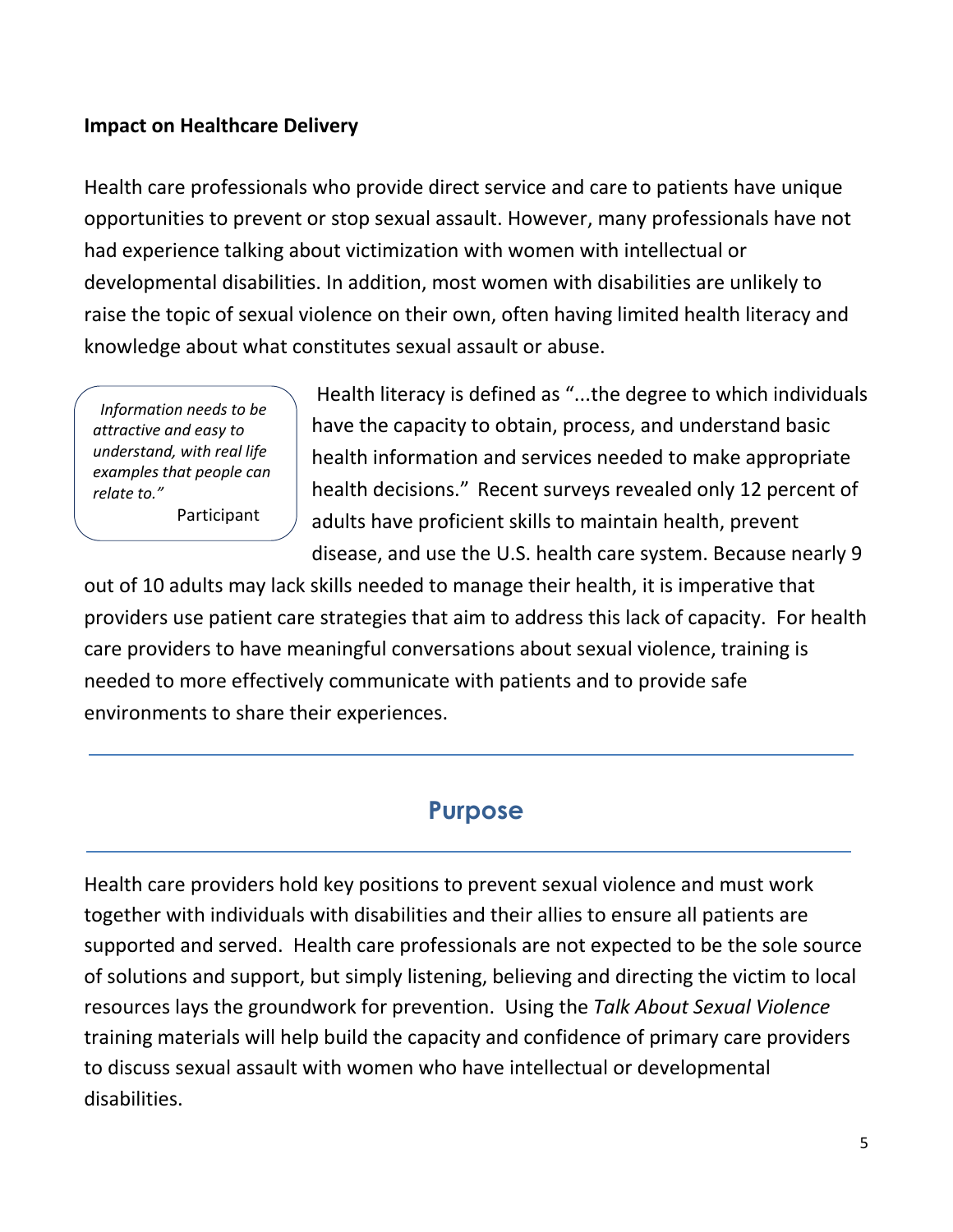### **Goals**

The goal of *Talk about Sexual Violence* is to provide the much-needed tools that equip health care providers, women with intellectual or developmental disabilities, and their allies to communicate effectively about sexual violence and, more importantly, prevent it. To accomplish this, BRC was tasked with developing straightforward, easy-to-use training tools and supplemental materials to guide health care providers in supporting and facilitating conversations about sexual assault.

### **Objectives**

- 1. Develop two short training videos
	- "How to Have the Conversation"
	- "Kecia Meets with Her Doctor"
- 2. Create supplemental materials:
	- Communication Strategies
		- o Communication charts
		- o Conversation tips
		- o Referral card to support agencies
	- Sexual violence research and data
		- o Community supports
		- o Victims' rights
		- o Crimes against people with disabilities
	- Training Guide
- 3. Disseminate project resources and tools nationally to:
	- Health care provider groups, organizations and associations
	- California regional centers and provider associations
	- State and national disability advocacy organizations and associations
	- **Self & peer advocacy groups**
	- Persons with intellectual or developmental disabilities and families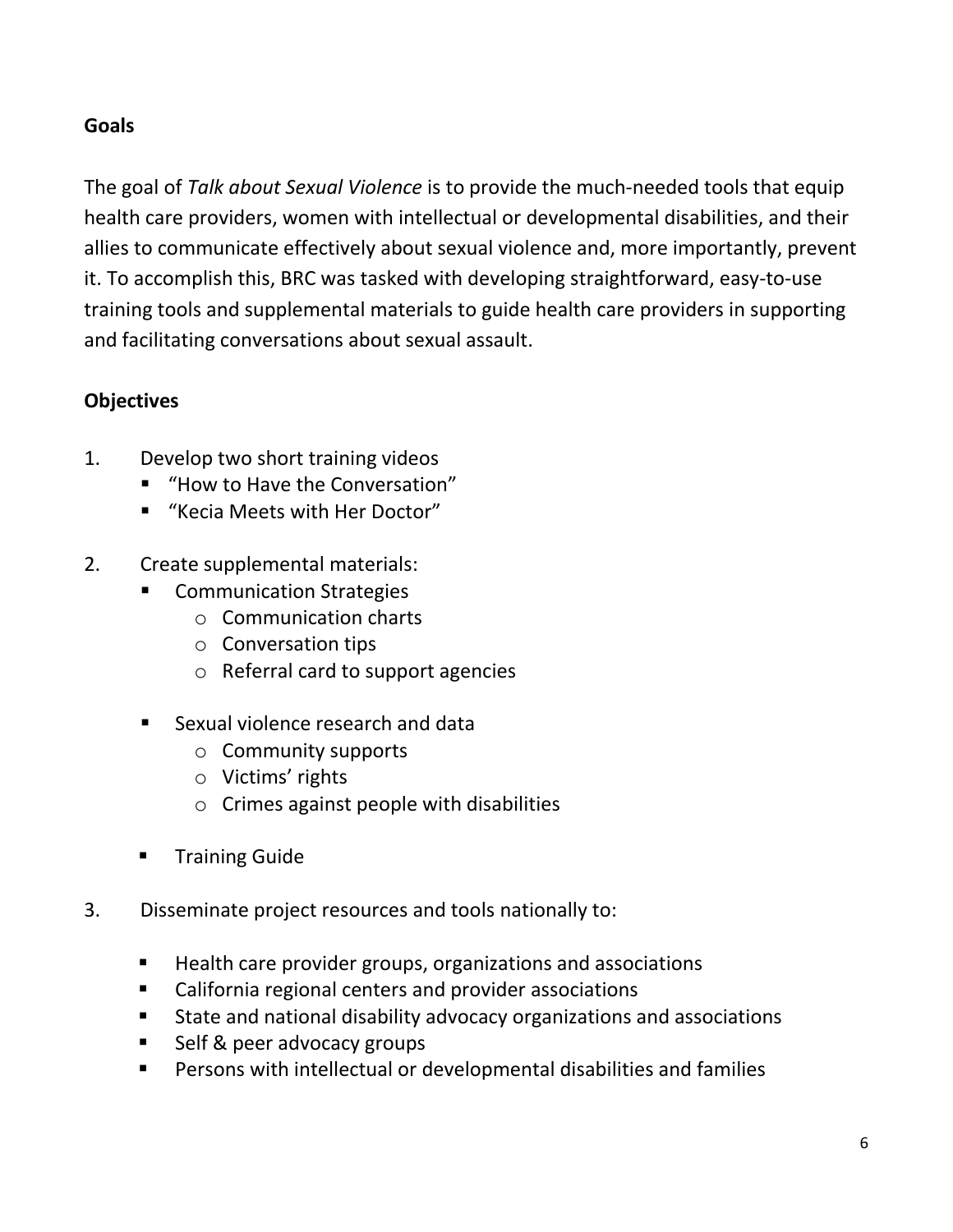# **Project Methods**

Consumer engagement is essential for success with all models of care delivery. Ensuring the presence of active end-user voices is especially important for populations with specialized needs, such as individuals with low literacy skills, seniors and people with disabilities. The formative approach that BRC uses underpins this person-centered focus and leads to outcomes shaped by needs and preferences of target audiences. It is aimed to guide the development or adaptation of programs and tools that lead to successful outcomes. BRC's work also emphasizes a "plain language" practice that underscores accessible and functional information for stakeholders to support informed decision making.

*Talk about Sexual Violence* was guided in partnership with an advisory group of social service and medical professionals as well as advocates, including a primary care



physician, disability service medical directors, self and peer advocates with intellectual or developmental disabilities, victims' rights and adult protective service providers, and a California developmental services regional center training officer. The group met three times and focused project objectives on a target audience

of primary care providers who see women with disabilities in their everyday practice.

The group meetings were designed as interactive sessions that used open-ended questions to explore content and plain language needs for development of project training videos and materials. They encouraged authentic exchange among members with two facilitators, followed by a review of tools in draft and final form.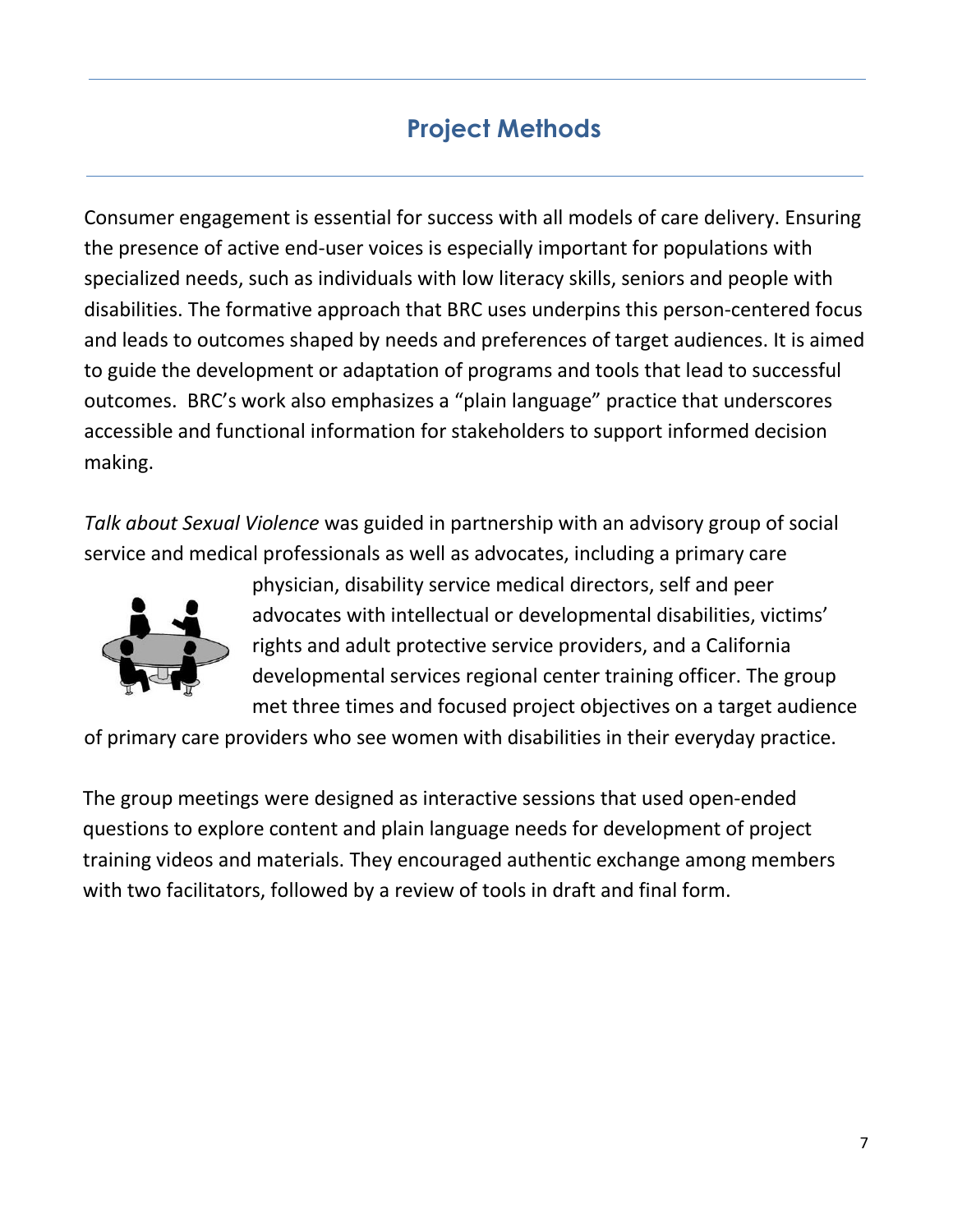# **Project Results**

### **Outcomes**

*Talking About Sexual Violence* was designed by BRC and The Arc's NCCJD®. Both have missions that emphasize accessibility of information to empower people with intellectual or developmental disabilities. Their experience strongly suggests that ease of access to training and tools is key to success. The project was carried out with this in mind. It aims to improve care by giving professionals straightforward guidance when caring for female patients with who decide to discuss or disclose sexual assault.

#### **Deliverables**

Two short videos were produced, "How to Have the Conversation" and "Kecia Meets with Her Doctor", available in both English and Spanish. In addition, accompanying supplemental materials can be accessed online at [www.talkaboutsexualviolence.org](http://www.talkaboutsexualviolence.org/) and used for small group training sessions.

These include:

- 1. Training
	- **Training guide**
	- **PowerPoint slides**
- 2. Communication Strategies
	- **Conversation tips**
	- Referral card
	- Charts
		- o Body parts
		- o Expressions
		- o Basic words
- 3. Research Data
	- **Offender relationship**
	- Crimes against people with disabilities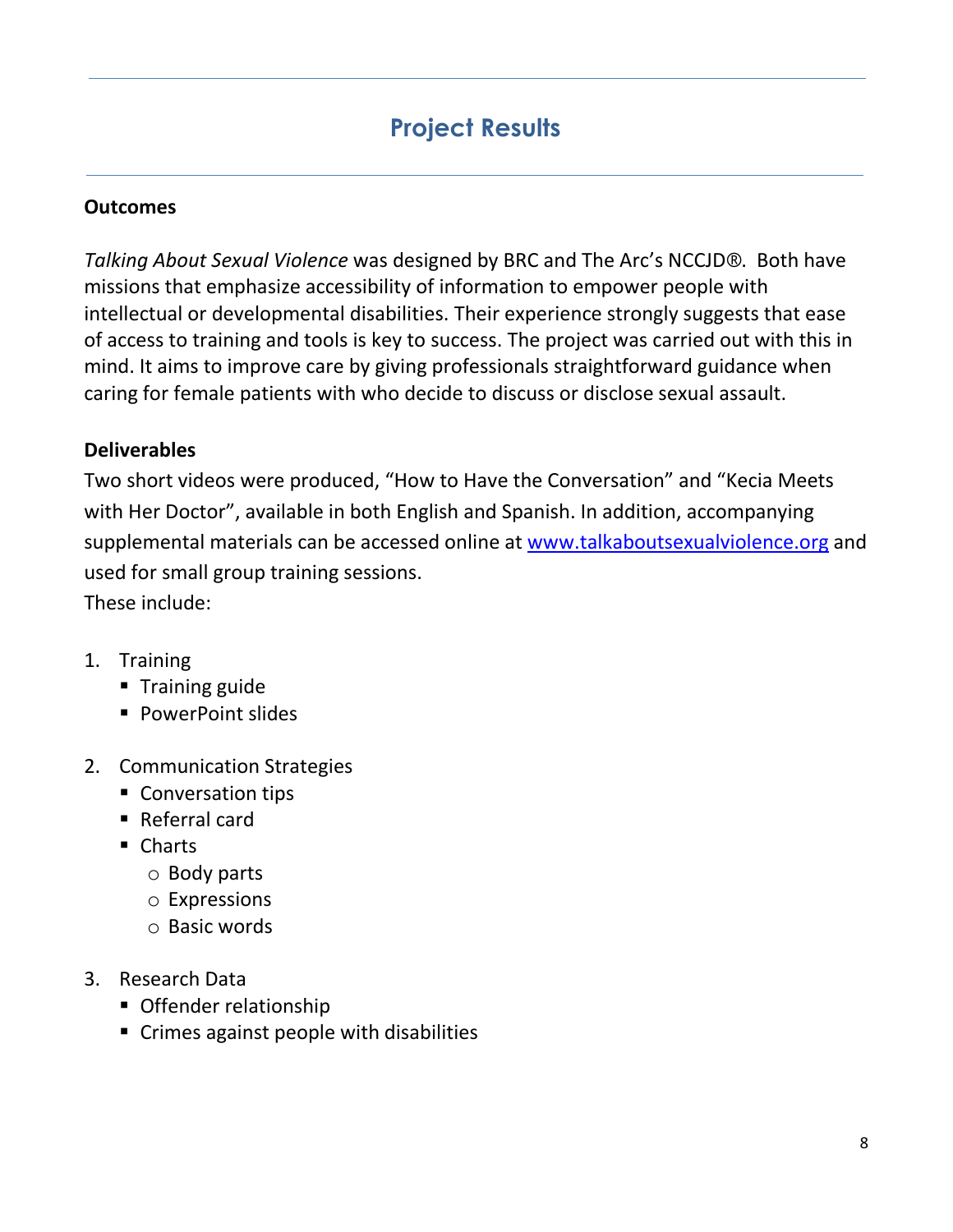In addition, links to resources related to hotlines and support for crime victims, professional reporting responsibilities, patient-centered communication, and sexual assault prevention are also provided.

Dissemination of project tools has begun via extensive online distribution to health care provider organizations, disability advocacy groups, and California developmental service regional centers. Project tools and materials are available online through The Arc, housed under NCCJD, and dissemination will continue in the future. Utilization success is measured by tracking the number of users who access these online resources.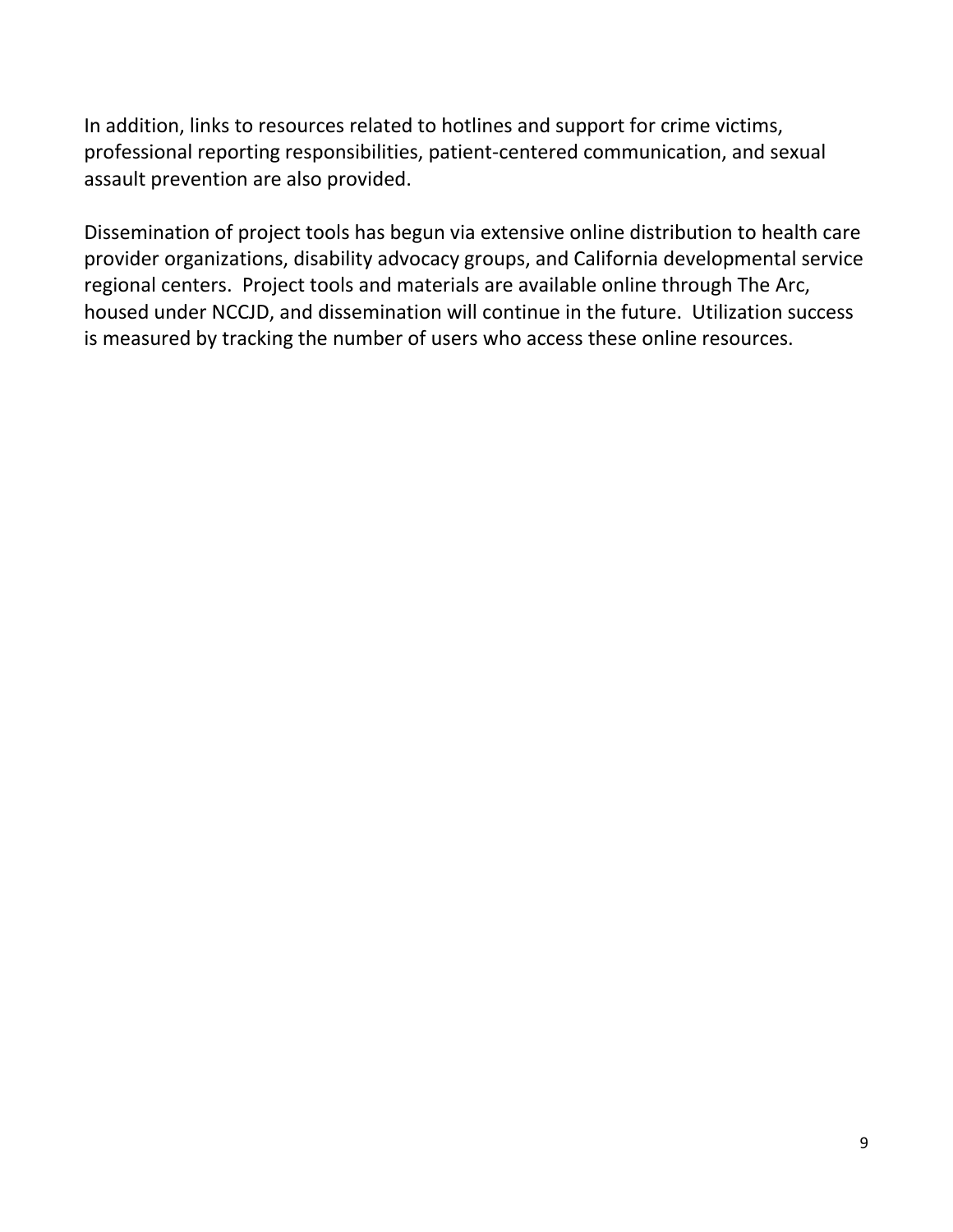## **Recommendations**

*Talking about Sexual Violence* Advisors offered recommendations for ongoing and next efforts in sexual assault prevention and victim support, these are included for future consideration.

### **1. Increase mandated reporting of sexual assault**

- Reduce fear of liability or retribution for healthcare professionals
- Increase public awareness and understanding of reporting process
- Train healthcare and social service providers to better recognize signs of sexual violence in people with Intellectual or developmental disabilities

### **2. Increase victim (men and women) understanding of sexual violence**

- Use short videos to introduce topic in comfortable and facilitated group settings
- Provide case managers with videos to begin conversation with "client and family"
- Create a plain-language overview and video about what sexual assault is, risks, victim resources
- Assist person(s) at risk to develop a safety plan and identify a go-to "safe" person
	- o Regional Center Service Coordinators at an annual meeting
	- o Local and regional peer advocacy conferences
- Include prevention information, risk planning in Special Education curricula
- Introduce people with disabilities to law enforcement and visa-versa

### **3. Increase professional dialogue regarding prevention, reporting and victim support**

- Engage Adult Protective Services and victims' right organizations
- Make presentations at professional conferences
	- o Physicians, Nurses, Physician Assistants, APS, National Association of Social Workers, etc.
- Use electronic newsletters, networks via websites to disseminate information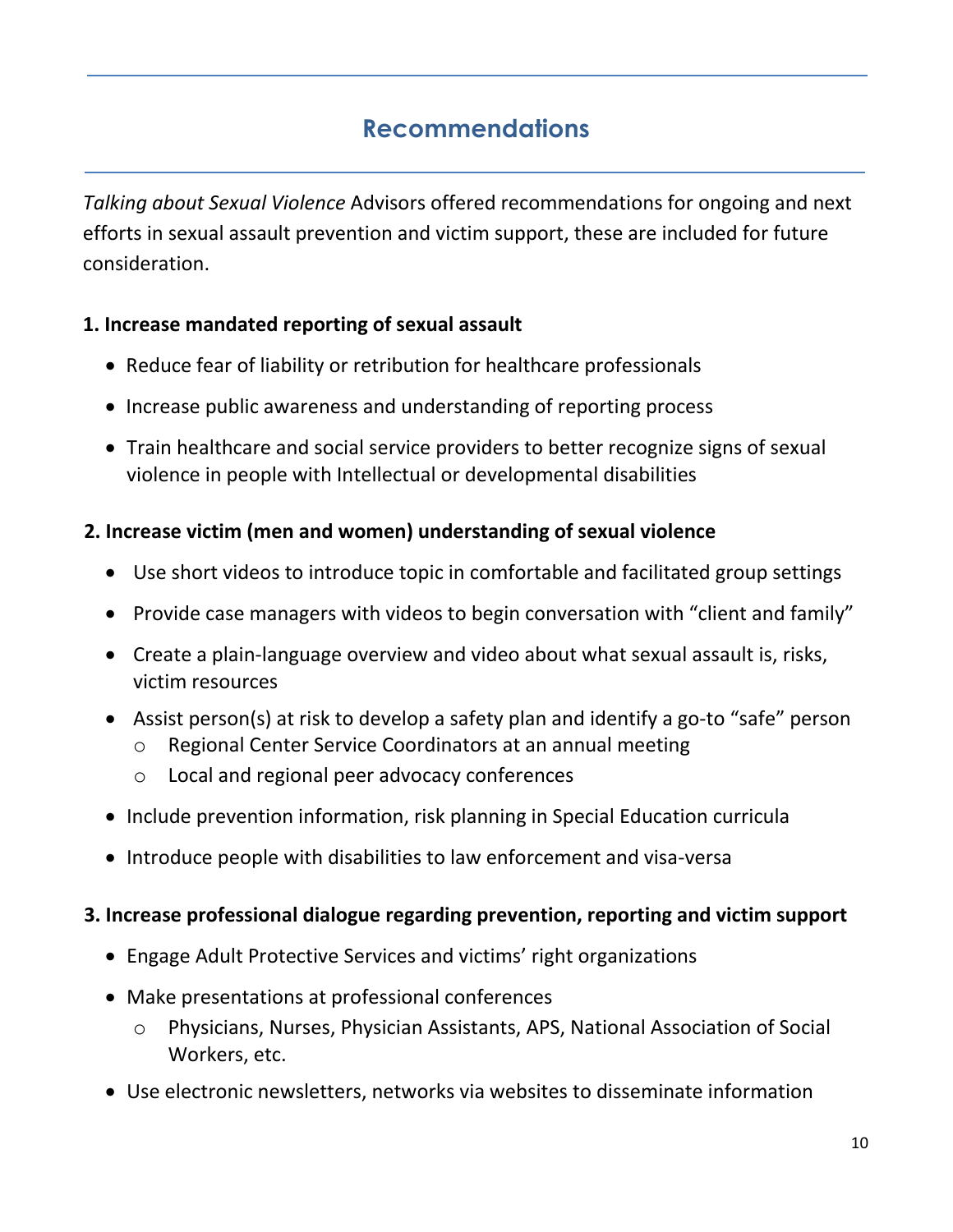- Create a smart phone app for easy reporting or photo-witnessing
- Create easy-to-use online information for "direct support" in-home professionals
- Provide training to care institutions and support agencies
- Target health care management organizations and providers (e.g., Kaiser, Sutter) o In-house training platforms to share prevention information and project tools
- Use training specialist teams for Regional Centers with physicians and consumers
- Use faith community to share prevention information and resources
- Tap into campaigns already underway and learn from them
	- o Domestic violence, elder and child abuse, college sexual assault prevention
	- o Identify spokesperson to lead campaign of awareness and prevention
- Develop peer advocates to provide awareness and training: Train the Trainer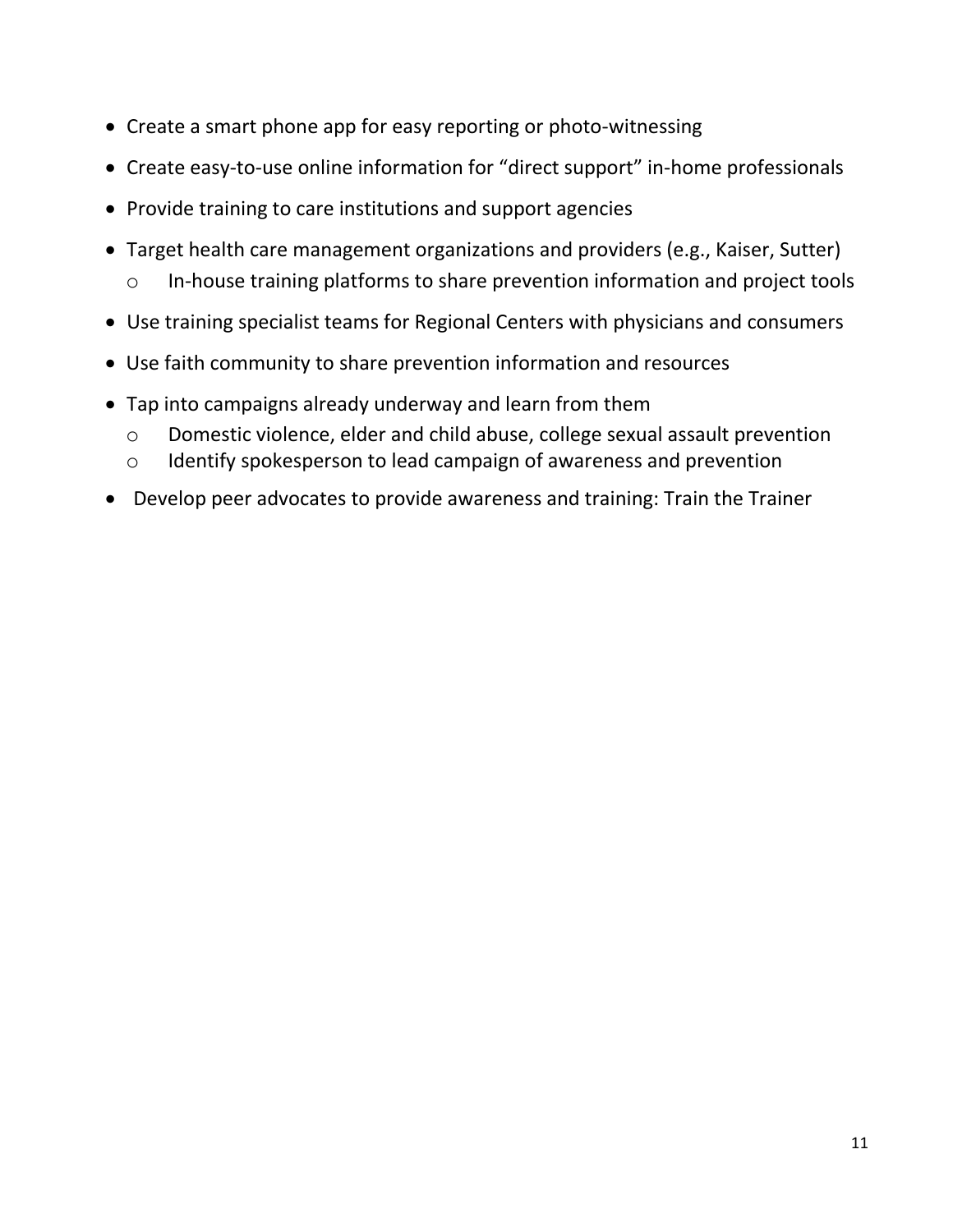# **Acknowledgements**

The Arc's National Center on Criminal Justice and Disability® and Board Resource Center are grateful to the people and organizations that made this project possible. Due to the high rate of sexual victimization among people with intellectual and developmental disabilities, many victims suffer in silence unless someone notices the red flags of sexual violence and begins asking questions.

Thank you to Kecia Weller and Molly Kennedy for their willingness to openly talk about their personal experiences and spend countless hours creating training tools for the medical profession.

#### **Advisors**

| Terry Wardinsky, MD    | Alta California Regional Center, Medical Director     |
|------------------------|-------------------------------------------------------|
| Barbara Friedman, MD   | Alta California Regional Center, Staff Physician      |
| Eric Tepper, MD        | <b>Family Practice Physician</b>                      |
| Dianne Barrett, RN     | <b>Registered Nurse</b>                               |
| Molly Kennedy          | Self-Advocate                                         |
| Kecia Weller           | Self-Advocate                                         |
| Debora Moreno          | Self-Advocate                                         |
| David Lopez            | Alta California Regional Center, Client Advocate      |
| Patti Diamond          | Alta California Regional Center, Training Manager     |
| Mariam El-Menshawi, JD | <b>California Victims of Crime Resource Center</b>    |
| Lori Delagrammatikas   | CDSS Adult Protective Services, State Program Liaison |
| <b>Ruth MacKenzie</b>  | Adult Protective Services, Program Manager            |
| Jung Pham, JD          | Disability Rights California, Staff Attorney          |
| Mary Clayton           | Family member                                         |
| <b>Terri Tribble</b>   | <b>Personal Care Provider</b>                         |